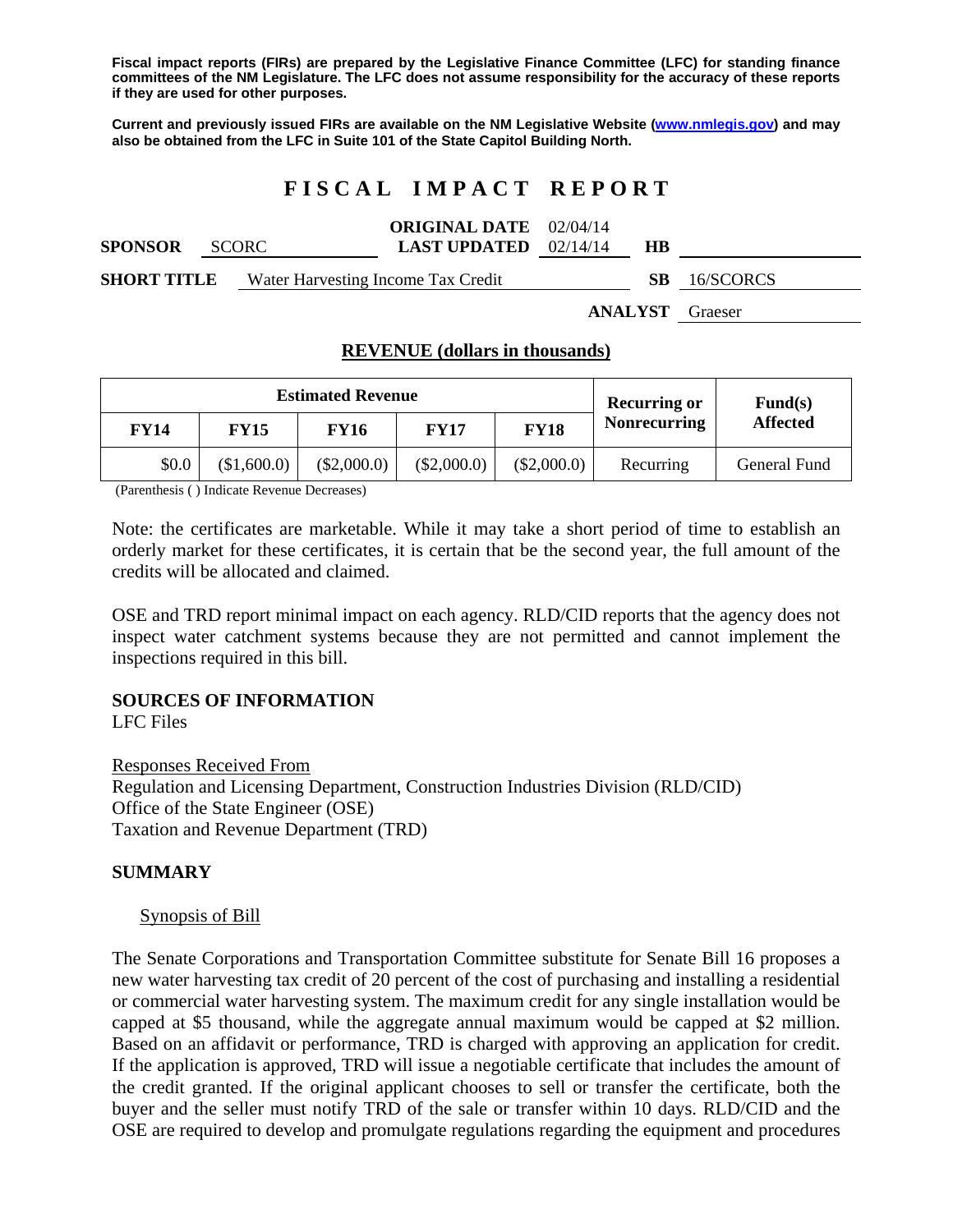#### **Senate Bill 16/SCORCS – Page 2**

to claim the credit. TRD is required to compile and report annually and beginning in 2019 and every five-years thereafter, TRD is required to analyze and report to the appropriate legislative committees on the effectiveness of the credit. The \$2 million cap would be implemented on a first-come, first-served basis. The credit is only for the personal income tax; no corporate income tax credit would be allowed.

## **FISCAL IMPLICATIONS**

TRD reports the following:

According to Santa Fe County and Santa Fe businesses involved in selling and installation of water harvesting systems, (Santa Fe County passed an ordinance relating to Water Harvesting and Conservation in 2003 - "**An Ordinance Amending Ordinance 1996-10, the Santa Fe County Land Development Code, Article III, Section 4.4.1 and Article III, Section 2.4.1 to require rainwater catchment systems for all commercial and residential development"**), in 2013 there was an estimated 500 residential systems and 35 commercial systems installed in Santa Fe County. The cost of a residential system including installation is estimated to be between \$7,000 and \$40,000, whereas the cost of a commercial system including installation is estimated to be between \$30,000 and \$140,000. TRD assumes that 70% (350) of the residential systems cost \$7,000 and 30% (150) cost \$ 40,000. At the minimum cost, a residential system can yield a tax credit of \$1,400 (20% of \$7,000) and at a maximum cost, a residential system can yield a tax credit of \$8,000 (20% of \$40,000), but since no credit can exceed \$5,000, the maximum credit a taxpayer can claim is \$5,000. For a commercial system, 20% of \$30,000 is \$6,000 and 20% of \$140,000 is \$28,000 but due to the cap, no credit will exceed \$5,000. The Santa Fe residential (minimum cost and maximum cost) and commercial totals were multiplied by an assumed factor of 1.5 to obtain the total for the state in each category. For the minimum cost category (residential with a credit of \$1,400), tax liability is assumed to limit the claim in the first year to 60% (of \$1,400) and carry-forward the rest (40%) to the next year. For the residential, maximum cost (\$5,000) category, the yearly distribution is assumed on average to be 30%, 30%, 30%, 10%. For the commercial category, the yearly distribution is assumed to be 60% and 40%. The totals were multiplied by these percentages for each year and summed up for all years to estimate the fiscal impact.

The substitute bill allows the credits to be transferred. Most of the applicants who were granted certificates, but who could not use them in the year the certificate was issued would be tempted to sell them to a broker at a discount. This would benefit the broker and the purchaser of the certificate, but would not benefit the homeowner or business owner who installed the system, but could not use the certificate. This feature might increase the number of certificates issued, since homeowners would have a market to sell the certificates and get the value of the certificate sooner than if they waited until their individual liabilities were sufficient to utilize the credits.

In addition to the constituency of urban/suburban residents with access to municipal or county water and a desire to become more environmentally responsible, there is a second group of rural homeowners for whom a well is not financially feasible or who have a well with ultimately limited capacity for which water harvesting and storage is a useful strategy. The urban/suburban residential environmentally responsible group will likely have a payback period in excess of 25 years. Thus, the takeup reported in TRD's analysis may be overstated, unless costs and payback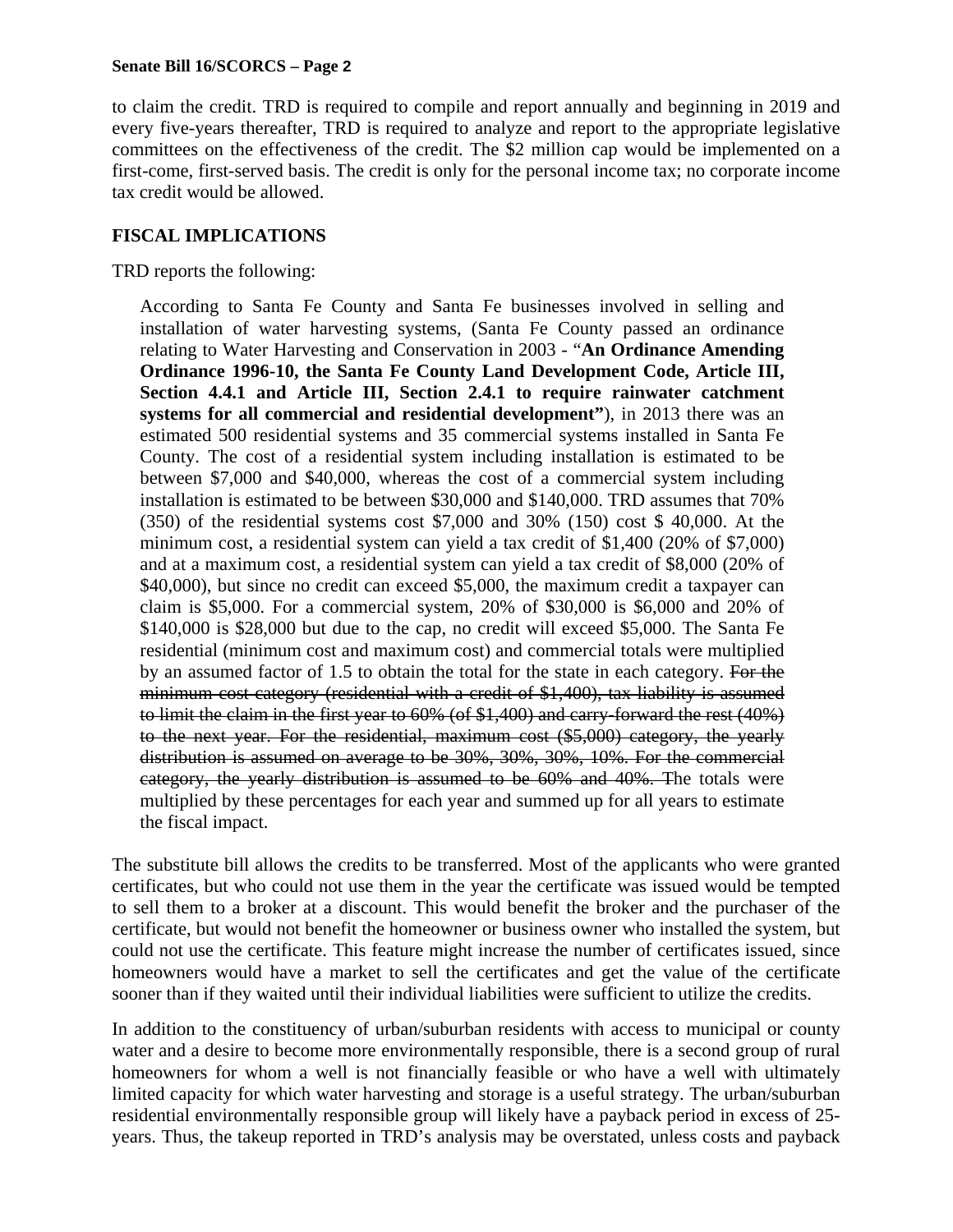#### **Senate Bill 16/SCORCS – Page 3**

periods can be dramatically reduced. On the other hand, TRD's analysis does not include any rural residences and businesses without access to well water for which payback periods can be less than 10-years. TRD also assumed that urban/suburban water harvesting will occur only incidentally in other communities beside Santa Fe. These comments would affect the time until the \$2 million cap were reached.

This bill may be counter to the LFC tax policy principle of adequacy, efficiency and equity. Due to the increasing cost of tax expenditures revenues may be insufficient to cover growing recurring appropriations.

Estimating the cost of tax expenditures is difficult. Confidentiality requirements surrounding certain taxpayer information create uncertainty, and analysts must frequently interpret third-party data sources. The statutory criteria for a tax expenditure may be ambiguous, further complicating the initial cost estimate of the expenditure's fiscal impact. Once a tax expenditure has been approved, information constraints continue to create challenges in tracking the real costs (and benefits) of tax expenditures.

**EFFECTIVE DATE:** not stated, May 21, 2014; applicable for taxable years beginning on or after 1/1/2014.

## **SIGNIFICANT ISSUES**

TRD describes the significant issues:

This bill encourages the installation and use of water harvesting systems in New Mexico. Rainwater harvesting provides an independent water supply during regional water restrictions and in developed countries is often used to supplement the main supply. It provides water when there is a drought, prevents flooding of low-lying areas, replenishes the ground water level, and enables dug wells and bore wells to yield in a sustained manner. It also provides an additional source of clean water by reducing the salinity and the presence of iron salts. It makes use of a natural resource and reduces flooding, storm water, erosion, and contamination of surface water with pesticides, sediment, metals, and fertilizers. It is an excellent source of water for landscape irrigation, with no chemicals such as fluoride and chlorine, and any dissolved salts and minerals from the soil. It often promotes both water and energy conservation.

Businesses conducted as pass-through entities, such as Sub-S corporations, LLCs, LLPs or MLPs, would be eligible for the credit. As noted, there would be no corporate income tax credit allowed.

The "first-come, first-served" provision is generally not good policy because taxpayers cannot be certain in their planning whether the credit will apply or not. LFC suggests having a roll-over provision similar to that provided for the film production credit, where aggregate claims cannot exceed \$50 million. However, if the cap is reached, valid claims in one year are rolled over to the next year and have priority in the roll-over year. If the fiscal analysis is correct, the \$2 million annual cap is likely to be breached in the relatively near future. The marketability of the certificates would mean that a taxpayer, once granted the certificate would be assured of getting some value from the certificate. There would always be a willing buyer to buy the certificates because the certificates, once granted, could be applied immediately on an amended income tax return.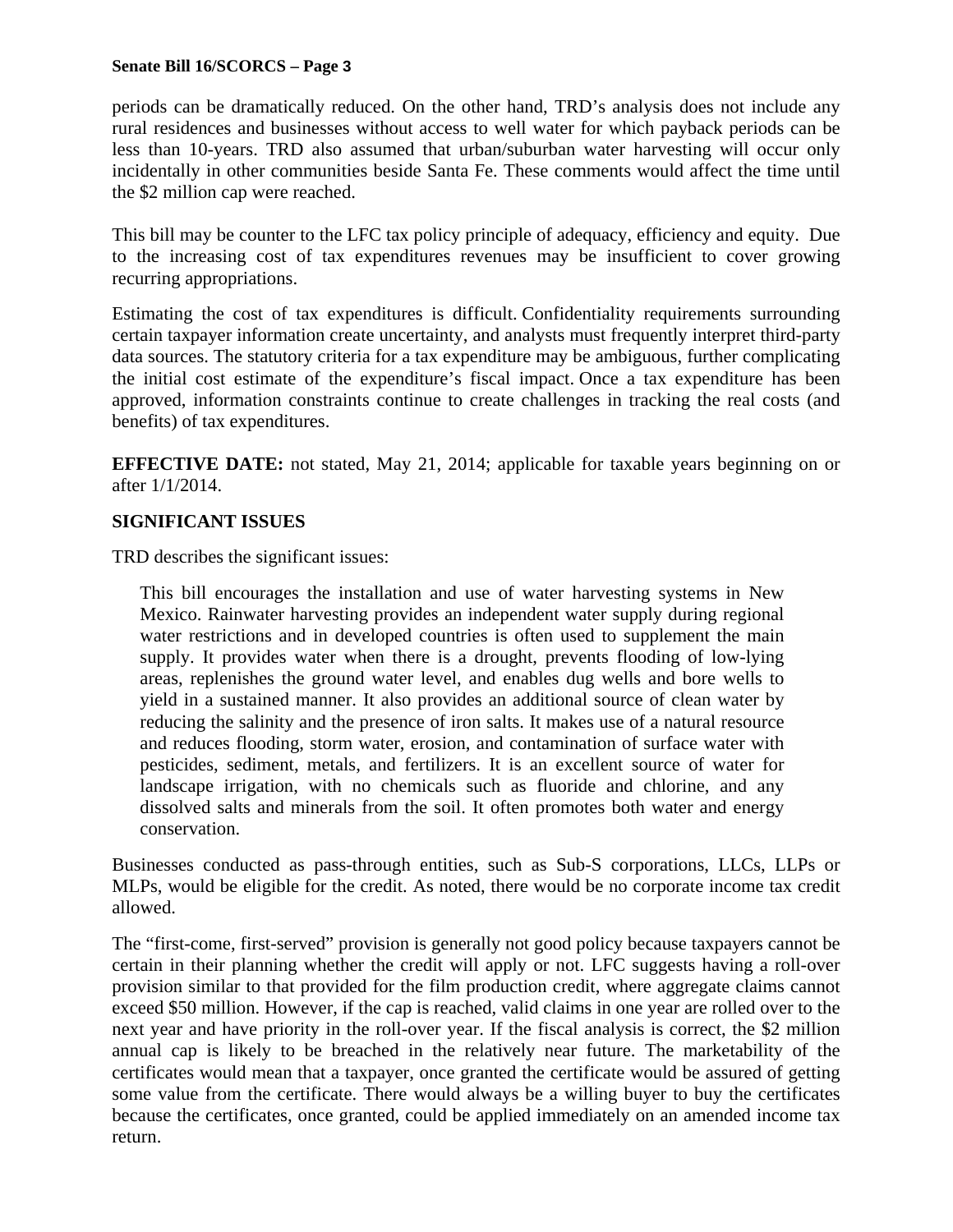# **PERFORMANCE IMPLICATIONS**

With all tax expenditures, LFC recommends some reporting and/or accountability provisions be included in the bill. Section 1, subsection L requires TRD to report annually to an interim legislative committee regarding the data compiled from the reports from taxpayers taking the deduction. It is also required to analyze the data and make a recommendation of effectiveness and cost of the credit. Although it is somewhat unusual to assign to TRD the approval of applications in an area in which it has no expertise, this will at least put the financial (cost) data and the benefits (square feet or roof area, capacity of the storage, gallons of water harvested, stored and used for enumerated purposes) in TRD's databases. If TRD has data on the collection area and storage capacity, it can alculate each year the gallons of water harvested from knowledge of regional rainfall.

# **ADMINISTRATIVE IMPLICATIONS**

RLD/Construction Industries Division notes the following: "The Regulation and Licensing Department, Construction Industries Division jurisdictionally does not regulate water storage tanks, cisterns, reservoirs or other water saving home usage collectors or containers. The Construction Industries Division is restricted to only construction platforms or foundations used to install or build a water storage unit, or a "water harvesting system," but the Division does not license, permit or inspect water storage units." However, RLD/CID does have extensive knowledge of construction quality and can consult with the Office of the State Engineer regarding safety, code and standard compliance, minimum and maximum system sizes and eligible components."

Although TRD reported minimal administrative and compliance impact for the original bill, the substitute bill imposes a substantially greater burden on the agency.

# **CONFLICT, COMPANIONSHIP**

Companion to SB 91 (Water Harvesting Financing Districts), SB 77 (Inter-Basin Water Rights Transfers) and may conflict with HB 124 (Home Energy & Water Efficiency Tax Credit).

# **TECHNICAL ISSUES**

Page 2, Subsection D, allows for a \$2 million annual maximum but does not specify if it is calendar year or a state fiscal year cap.

Not providing for a rollover of credits if the cap is exceeded in any particular year may be a defect that will affect a taxpayer's or business's decision to invest in a water harvesting system, since whether the installed system will receive a credit becomes speculative. This is an issue even though the substitute bill allows the certificates to be sold or transferred. The certificates are subject to the \$2 million cap.

OSE suggests that Section 1, Subsection J (page 3, line 25 through page 4, line 10) should incorporate additional considerations, including the need for assessment of the site to determine what level of storage and use can occur within the pre-development state of the rooftop area harvesting the precipitation. OSE is also concerned that if the report required in Section 1, Subsection l includes gallons harvested and other technical data as a measure of effectiveness of the credit, neither TRD, nor OSE will be in a position to gather or report on such data.